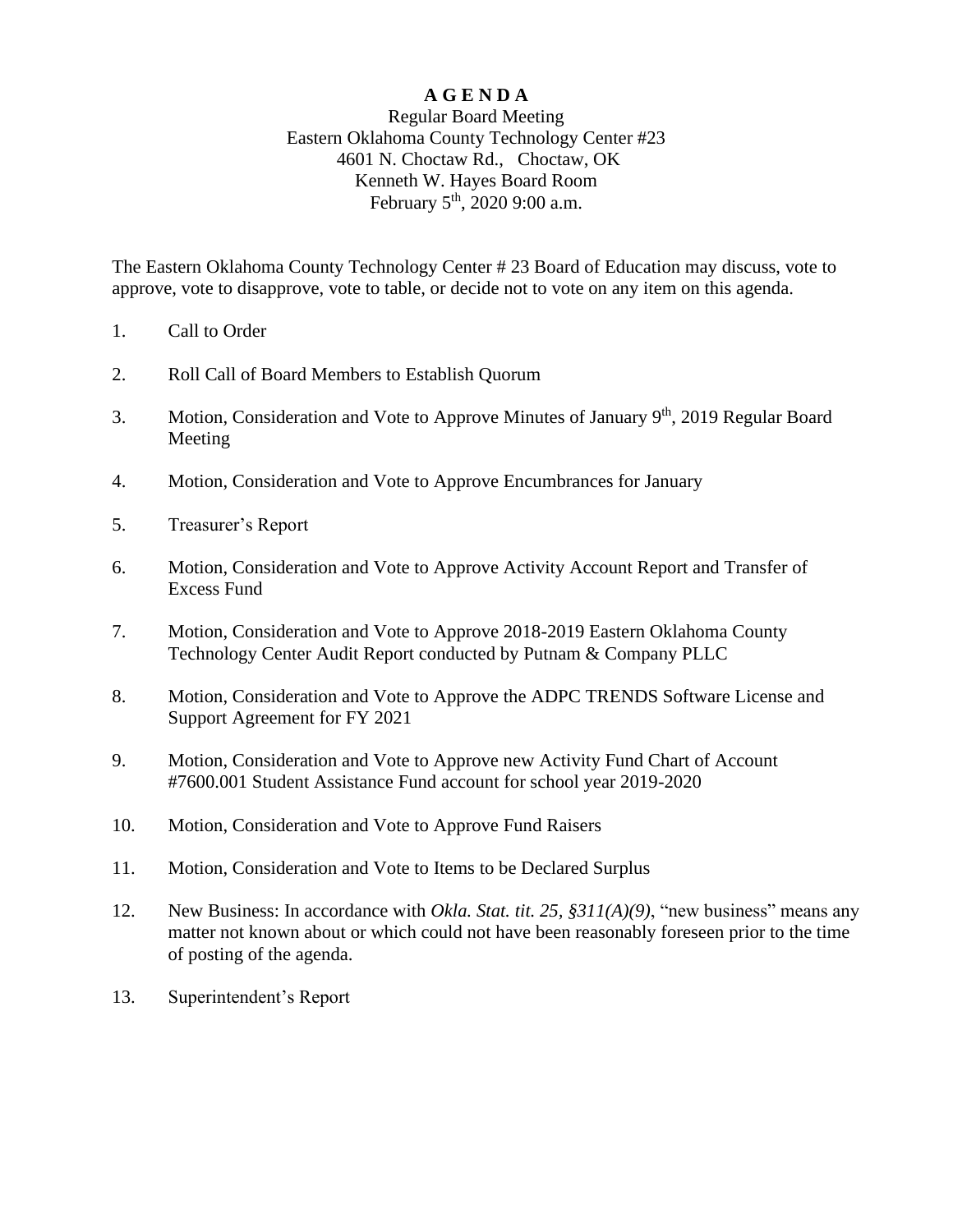Agenda February  $5<sup>th</sup>$ , 2020 Page 2

Proposed Executive Session to discuss the employment of individual salaried and hourly public employees. Executive Session Authority: *Okla. Stat. tit. 25, §§307(B)(1), (3), and (7)*. The following items are proposed for discussion during the Executive

- a. New Employments as listed on Personnel Report
- b. Re-Employments of School Administrators as listed on Personnel Report for School Year 2020-2021
- c. Re-Employments of Coordinators & Specialist as listed on Personnel Report for School Year 2020-2021
- 14. Motion and Vote to Convene in Executive Session
- 15. Motion and Vote to Return to Open Session
- 16. Board President's Statement of Executive Session Minutes
- 17. Motion, consideration and vote to approve, disapprove or table the following:
	- a. New Employments as listed on Personnel Report
	- b. Re-Employments of School Administrators as listed on Personnel Report for School Year 2020-2021
	- c. Re-Employments of Coordinators & Specialist as listed on Personnel Report for School Year 2020-2021
- 18. Board Comments
- 19. Motion and Vote to Adjourn

| Posted By:    |  |
|---------------|--|
| Date Posted:  |  |
| Time Posted:  |  |
| Place Posted: |  |
| Signed:       |  |

The next Regular meeting of the Board is:

**Wednesday, March 4 th, 2020 9:00 a.m. Kenneth W. Hayes Board Room**